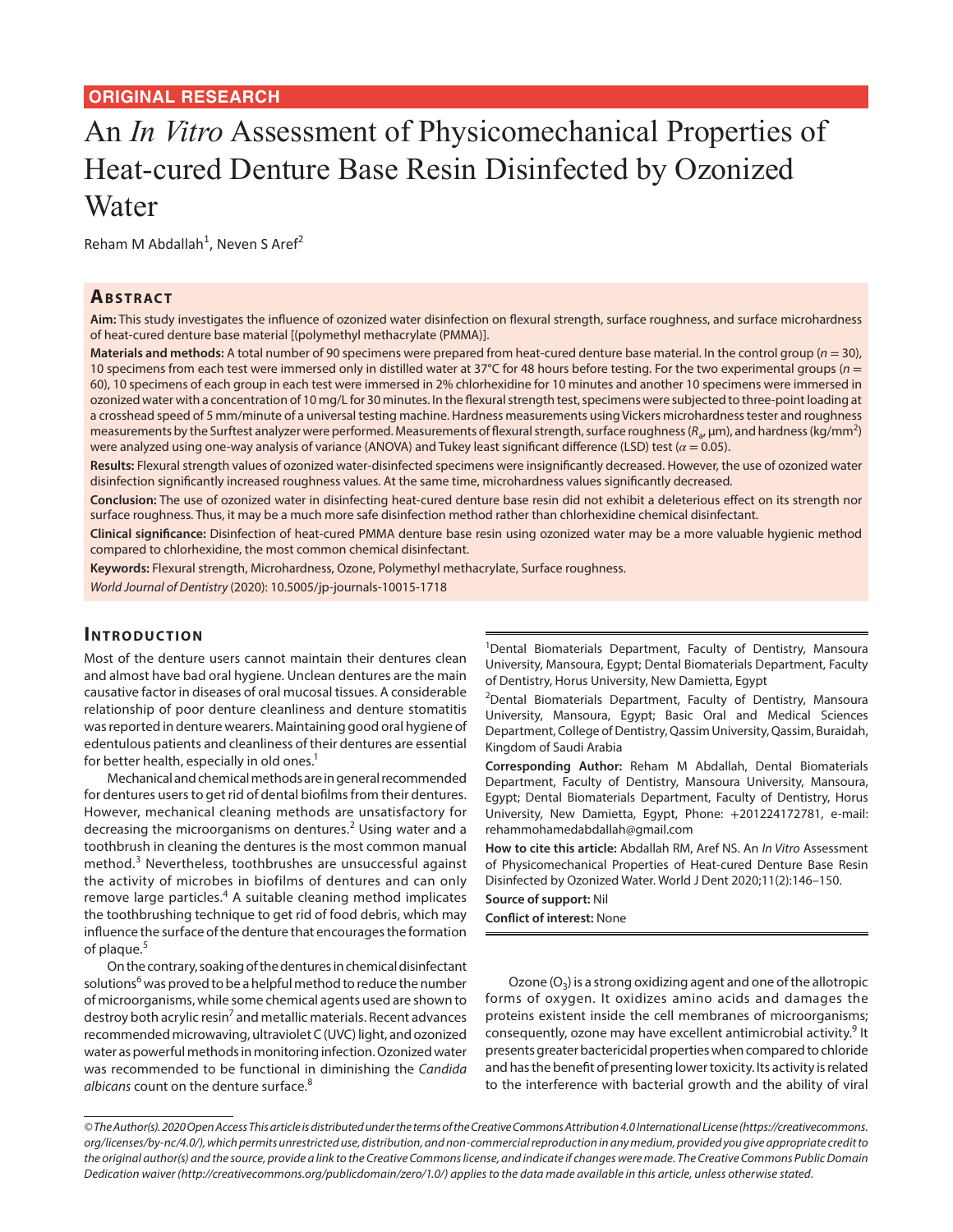inactivation. Ozonized sunflower seed oil proved to have a positive effect in the treatment of herpetic gingivostomatitis.<sup>10</sup>

Baysan et al. reported that the exposition of *Streptococcus mutans* and *S. sobrinus* for 10 seconds to ozonized water significantly reduced their number *in vitro*. A period of 30 minutes of exposition to ozonized water was reported to be sufficient to inactivate *Staphylococcus aureus*. 11 Murakami et al. and Oizumi et al. revealed that ozone could be useful in dentures' disinfection.12,13 *C. albicans* is the most frequently isolated species from human infections (80–90%) and is responsible for 75% of the neonatal infections.14

Moreover, oral candidiasis may be considered a potential risk of the development of systemic diseases, especially among immunecompromised patients. Since the use of antifungal therapy may lead to the appearance of resistant isolates, new alternatives are necessary.15 Still limited studies linked the ozone disinfection of the dentures to different properties of the denture base materials. Accordingly, this study aimed to assess the influence of ozonized water as an effective denture disinfectant versus chlorhexidine on the flexural strength, surface roughness, and surface microhardness. The research hypothesis was that the ozone disinfection of heatcured acrylic resin would affect its physicomechanical properties.

## **MATERIALS AND METHODS**

A commercial heat-cured polymethyl methacrylate (PMMA) denture base material (Acrostone; Acrostone Dental factory, under exclusive license of England, Egypt) was used for the preparation of the specimens tested for flexural strength, surface roughness, and surface microhardness. The disinfectant solutions used in this study were 2% chlorhexidine (Endox, GCI, China) and ozonized water with a concentration of 10 mg/L.

#### **Specimens Preparation**

A custom-made stainless steel metal mold having five rectangular cavities of dimensions 64 mm (length)  $\times$  10 mm (width)  $\times$  3.3 mm (height) in the middle part was used for flexural strength testing. Another mold having five disc-shaped cavities of dimensions 15 mm (diameter)  $\times$  4 mm (thickness) was used for both hardness and roughness testing. Each mold was positioned horizontally resting on the lower piece; and each mold cavity was coated with a thin layer of white petroleum jelly, and the base plate wax (Cavex, Haarlem, Holland) was softened and poured into the mold. The upper piece was used to press the wax. A weight of 1 kg was placed over it to expel excess wax. Upon solidification and cooling to room temperature, the wax patterns were carefully removed.

Type III dental stone (Herodent; Vigodent SA Ind. Com., Rio de Janeiro, RJ, Brazil) was used for flasking of the wax specimens. The flask was immersed in boiling water for 5 minutes for wax elimination. The flask was opened and the mold cavity was rinsed with boiled water to eliminate the wax remnants. The powder and liquid were mixed according to the manufacturer's instructions in a prescribed ratio (3:1 by volume) in a ceramic jar for 1 minute. On reaching the dough stage within 20 minutes, the paste was kneaded properly and packed into the mold space of the customized mold. Trial closure was done at 1500 Psi, flash removed, and the final closure was done at 3500 Psi under hydraulic bench press (Carlo De Giorgi S.R.L., Italy) for 30 minutes. Processing was done at 100°C as recommended by the manufacturer. After polymerization, the flasks were allowed to bench cool at room temperature for 30 minutes and 15 minutes under running water. The specimens were removed, carefully finished with 400-grit silicon carbide paper

(Norton; Saint-Gobain Abrasives, Brazil), and polished on a wet rag wheel with slurry pumice.

#### **Disinfection Methods**

A total of 90 specimens were fabricated. In the control group (*n* = 30), 10 specimens in each test were immersed only in distilled water at 37°C for 48 hours before testing. For the two experimental groups (*n* = 60), 10 specimens in each test were immersed in 2% chlorhexidine for 10 minutes and the other 10 specimens were immersed in ozonized water with a concentration of 10 mg/L for 30 minutes. The ozonized water was produced by placing 250 mL of autoclaved distilled water in the system with a glass tube coupled to the ozone generator. Then the ozone was bubbled through the water for 20 minutes, thus producing a concentration of 10 mg/L/ minute from ozone.<sup>16</sup> The ozone generator used was Humazone PM generator (Humares GmbH, Kamlst, Germany).

#### **Flexural Strength**

Before flexural strength testing, the length, width, and thickness of each specimen were measured with a digital vernier caliper (Mitutoyo, Kawasaki, Japan). Specimens of each group were exposed to three-point loading at a crosshead speed of 5 mm/ minute in a universal testing machine (Model LRX-plus; Lloyd Instruments Ltd., Fareham, UK). The flexural testing device consisted of a central loading plunger and two polished cylindrical supports. The distance between the centers of the supports was 50 mm. The load was applied perpendicular to the center of the specimen until the fracture of the specimen occurred. The data were recorded and the flexural strength was calculated by computer software (Nexygen 4.6; Lloyd Instruments Ltd. 2002, UK) associated with the machine using the formula:

### $FS = 3FL / 2bd<sup>2</sup>$

where FS is the flexural strength (MPa), *F* is the load or force at the point of fracture (N), *L* is the span of the specimen between the supports (mm), *b* is the width (mm), and d is the thickness (mm).

#### **Surface Roughness**

Surface roughness values were measured by a profilometer (SurftestSJ210; Mitutoyo Corp., Kawasaki, Japan). The stylus moved across the specimen and three readings were recorded for each specimen and the mean roughness  $(R<sub>a</sub>)$  of the specimen was calculated. The tracing length was 2.5 mm and the cutoff value was 0.8 mm, at 0.5 mm/second. The resolution of the recorded data was 0.01 μm.

#### **Surface Microhardness**

Surface hardness (kg/mm<sup>2</sup>) was measured using a microhardness tester (Micromet II; Buehler, Lake Bluff, IL, USA) with a load of 200 g for 15 seconds. Three indentations, equally spaced over a circle, were carried out and averaged for each specimen.<sup>8</sup>

Collected data were analyzed using statistical analysis software (SPSS 12.0; SPSS, Chicago, Illinois). One-way analysis of variance (ANOVA) was conducted on flexural strength (MPa), hardness (kg/  $mm<sup>2</sup>$ ), and surface roughness ( $\mu$ m) data, followed by the Tukey (LSD) test for *post hoc* comparisons ( $\alpha$  = 0.05).

#### **RESULTS**

Table 1 shows the mean average flexural strength values of the ozonized water, chlorhexidine disinfected specimens and control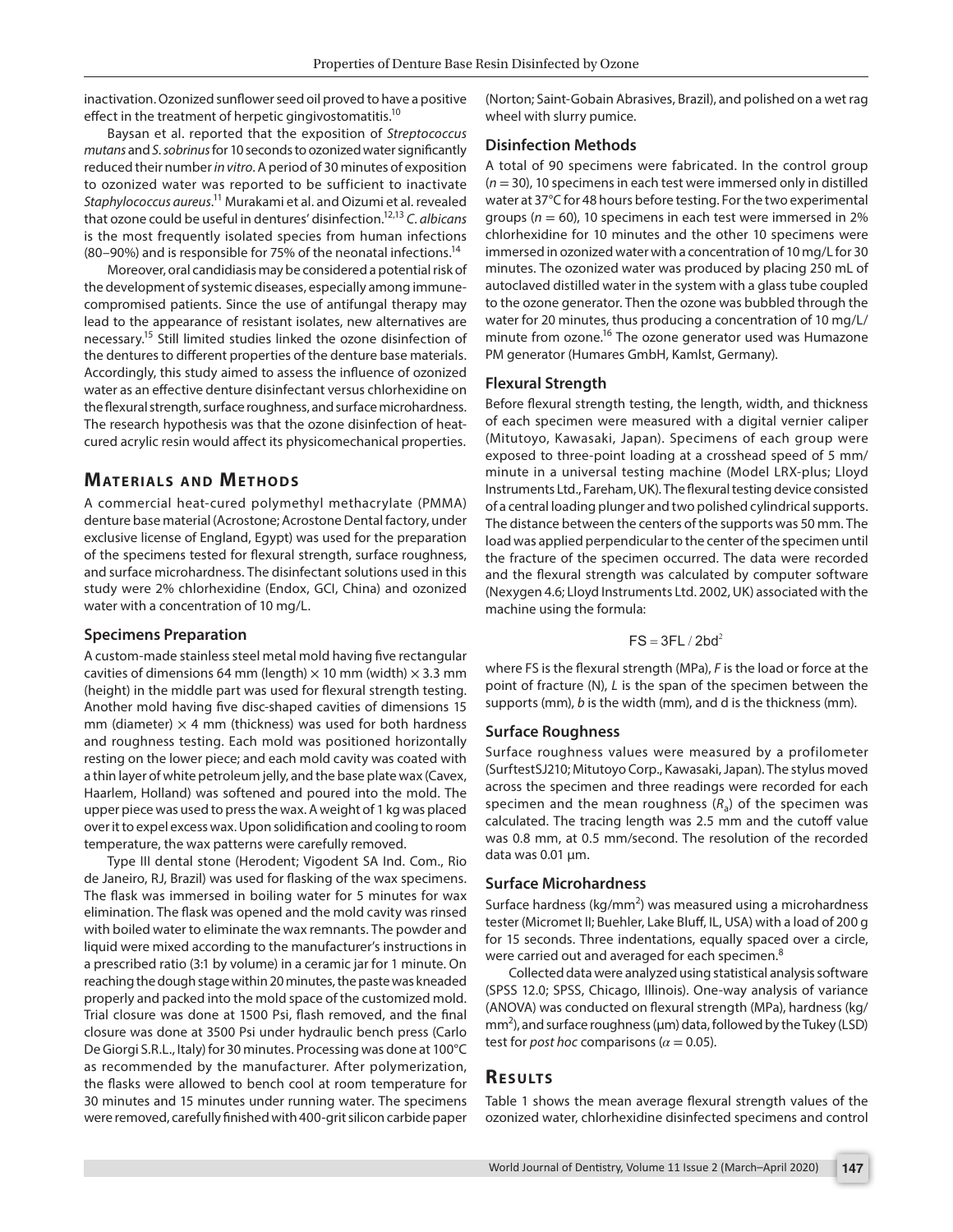specimens. The average flexural strength is 69.01 MPa for the control group and decreased insignificantly to be 67.93 and 65.59 MPa for ozonized water and chlorhexidine disinfected groups, respectively ( $p = 0.4$ ).

The results of surface roughness are presented in Table 1. One-way ANOVA for the surface roughness values identified significant differences among the studied groups ( $p < 0.0001$ ). The LSD test showed that the surface roughness value of the control group (1.37 μm) was significantly increased to be 2.10 and 1.51 μm for chlorhexidine and ozonized water-disinfected PMMA specimens, respectively.

Table 1 shows the mean microhardness values of the three groups. In comparison with the microhardness value of the control group (22.98), chlorhexidine and ozonized water-disinfected groups demonstrated lower microhardness values (19.97 and 19.30) respectively. One-way ANOVA test showed a significant difference in microhardness values of the three groups ( $p = 0.02$ ). The LSD test showed a significant difference in microhardness values of both chlorhexidine and ozonized water-disinfected groups in comparison with that of the control group. Meanwhile, no significant difference was observed in microhardness values between the two types of disinfection.

A graphical presentation of flexural strength (MPa), surface roughness ( $\mu$ m), and surface microhardness (kg/mm<sup>2</sup>) results is shown in Figure 1.

**Table 1:** Mean and standard deviation of studied physicomechanical properties

|                                | Flexural<br>strength (MPa) | Surface<br>roughness (um) | Surface<br>microhardness<br>$(kq/mm^2)$ |
|--------------------------------|----------------------------|---------------------------|-----------------------------------------|
| Group                          | $Mean + SD$                | $Mean + SD$               | $Mean + SD$                             |
| Control                        | $69.01 + 6.1$              | $1.37 + 0.09^{\circ}$     | $22.98 + 0.09^a$                        |
| Chlorhexidine<br>disinfection  | $65.59 + 2.04$             | $2.10 + 0.09^a$           | $19.97 + 0.09^{\rm b}$                  |
| Ozonized water<br>disinfection | $67.93 + 2.43$             | $1.51 + 0.11^b$           | $19.30 + 0.11^b$                        |
| p value                        | 0.4                        | $<$ 0.0001                | 0.02                                    |

The letters a,b,c express the significant differences between the different groups



**Fig. 1:** Graphical presentation of the flexural strength, surface roughness, and surface microhardness results

## **Dis c u s sio n**

Based on the results of this study, the research hypothesis was partially accepted. This is because the disinfection of heat-cured acrylic resin specimens using ozonized water significantly increased their roughness values. At the same time, their microhardness values were significantly decreased. Whereas the flexural strength values were insignificantly decreased.

Denture care is crucial to avoid malodor, poor esthetics, and the growth of plaque/calculus and biofilms. Numerous methods for denture cleaning are clinically used to overcome these problems and are mostly divided into mechanical and chemical methods.<sup>8</sup>

Ozone is considered as a substitution disinfectant in the field of dentistry due to its powerful antimicrobial impact without developing any kind of drug resistance.<sup>17</sup> According to Bezirtzoglou et al. the use of  $O_3$  for a brief period had a bacteriostatic effect, while ozonation for a period of more than 30 minutes had a bactericidal effect. They also revealed that ozonized water has a limited half-life, and the remaining ozone could be present in water for a maximum period of 8 hours, so it would be difficult to generate and store ozone for long periods.<sup>18</sup> Huth et al. assessed the biocompatibility of gaseous and aqueous forms of ozone concerning the recognized antimicrobials. They concluded that aqueous ozone form is less cytotoxic than gaseous ozone or recognized antimicrobials (chlorhexidine digluconate 2% and 0.2%; sodium hypochlorite 5.25% and 2.25%; hydrogen peroxide 3%) under the majority of situations. Moreover, the aqueous form of ozone is considered more biologically biocompatible for oral application.<sup>19</sup>

Immersion of heat-cured acrylic resin specimens in 2% chlorhexidine for 10 minutes significantly increased their surface roughness. This surface change was attributed to the slow dissolving action of the disinfectant on the matrix phase and the resultant exposure of the polymer beads.<sup>20</sup> This finding was in agreement with Carvalho et al. who reported surface pitting and formation of polymer beads in acrylic resin denture base exposed to glutaraldehyde for 10 minutes.<sup>21</sup>

Conversely, Shen et al. studied the influence of glutaraldehydebased disinfectants (alkaline, phenol buffered) on the surface morphology of denture base resins and no obvious surface change was detected with the consistent alkaline formulation. Nevertheless, the disinfectant with phenolic buffer produced surface pitting of the material after10 minutes of immersion, and softening and swelling of the surface after 2 hours of immersion.<sup>20</sup> In addition, ozone disinfection of heat-cured acrylic resin significantly increased the surface roughness to a less extent than chlorhexidine. This might be explained by the possible retention of surface and subsurface oxide-related substances during ozone application, with the resultant increase in surface roughness. $^{22}$ 

Both types of disinfection; chlorhexidine and ozonized water significantly decreased the surface microhardness of heat-cured acrylic resin. The polymerization process of conventional PMMA resin occurs by free addition, thus resulting in the presence of free radicals as well as partially cross-linked polymer chains containing high levels of residual monomer. This is believed to have an adverse effect on the hardness of the resin due to the diffusion of the monomer from the polymer and simultaneous water sorption by diffusion of whether chlorhexidine or ozonized water into the resin. This produces a plasticizing effect, which decreases the interchain forces allowing easy distortion and a significant reduction in the hardness of PMMA acrylic resin following immersion in both disinfectants.23 Moreover, some reports suggested that the use

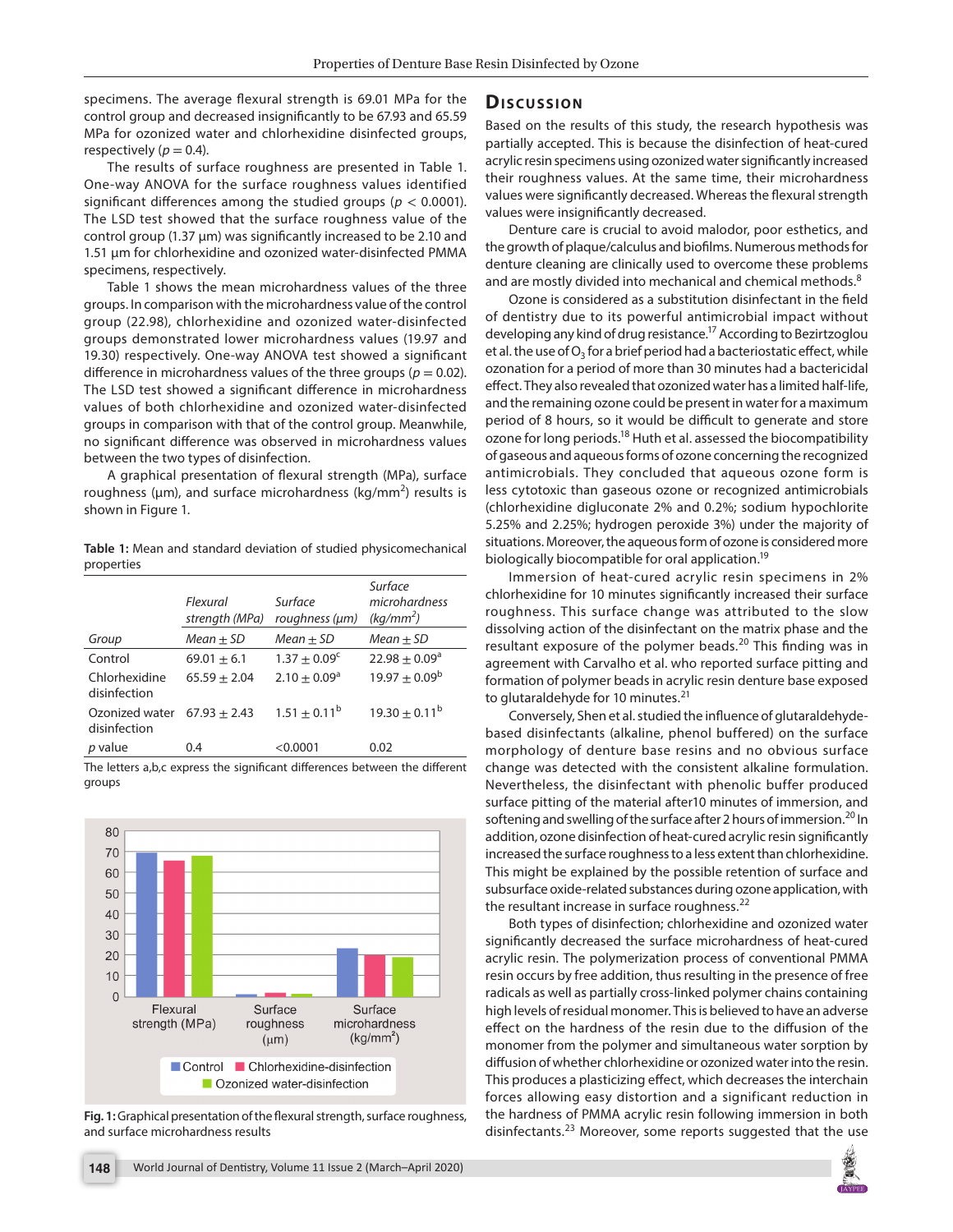of ozonized water might result in the conversion of the oxygen to free oxygen radicals, which may cause a chemical softening of the resin.<sup>24</sup>

Although chlorhexidine disinfection decreased the flexural strength of acrylic resin specimens to a greater extent than did ozonized water concerning the control group, yet the difference was nonsignificant.

This finding might be linked to the fact that the strength of a denture polymer at a given time after immersion in any media is affected by the relative amount of various molecules like unreacted monomer, plasticizer, and initiator present. If a component that leaches out applies a less plasticizing affect than the disinfectant solution molecule, then the strength of denture polymer should decrease. On the contrary, if the component that leaches out applies a more strong plasticizing effect than a water molecule, then the strength of denture polymer should increase. Accordingly, both chlorhexidine and ozonized water disinfectants seemed to have a more profound plasticizing effect than the constituents that leached out of acrylic resin.<sup>25</sup>

The current study results are contradictory to that of Vallittu et al. who stated that the pendant MMA attached to PMMA might remain as such and might form complexes with chemicals of denture disinfectants of chlorhexidine or ozonized water that might increase the degree of cross-linking with the corresponding increase in strength.<sup>25</sup>

# **CONCLUSION**

Within the limitation of this study, the following results were obtained:

- Flexural strength values of ozonized water-disinfected heatcured acrylic specimens were insignificantly decreased; compared to non-disinfected specimens.
- Even though the use of ozonized water in disinfecting heatcured acrylic resin specimens significantly increased their roughness values, this effect was much more pronounced in the case of chlorhexidine disinfection.
- Surface microhardness values of ozonized water-disinfected specimens were significantly decreased in comparison to those of chlorhexidine.
- Although the use of ozonized water in disinfecting heat-cured acrylic resin had adversely affected not only its roughness but also its microhardness, it may be considered as a more tolerable method for disinfection rather than chlorhexidine disinfectant.
- The use of ozonized water in disinfecting heat-cured denture base resin did not exhibit a deleterious effect on its strength nor surface roughness. Thus, it may be a much more safe disinfection method rather than chlorhexidine chemical disinfectant.

# **RECOMMENDATIONS**

Further supporting studies to assess the surface texture of disinfected specimens should be well thoughtout. Thus, a more comprehensive understanding of how the acrylic resins are altered by these disinfection methods could thereby be achieved. It is necessary to evaluate the heat-cured acrylic resin disinfected by ozonized water regarding other properties as water sorption and solubility, dimensional stability, color stability, and bond strength with relining materials. As well, the long-term effect of ozonized water on heat-cured denture base resins should be considered in these supplementary research.

# **Ac k n ow l e d gme n ts**

The authors provided the supporting fund for this article. There are no conflicts of interest. The authors would like to thank Professor Dr Nazem Shalaby for his contribution in analyzing and revising the statistical results of this work.

# **COMPLIANCE WITH ETHICAL STANDARD**

# **Ethical Approval**

All procedures performed in studies were in accordance with the ethical standards of the institutional and/or national research committee. The study was approved by institutional review board 04021018.

# **Consent for Publication**

The authors have approved the manuscript and agree with the submission. We confirm that this manuscript is our original unpublished work and has not been published or considered for publication somewhere else.

# **Availability of Data**

All data presented or analyzed during this study are included in this article.

# **REFERENCES**

- 1. Kossioni AE. The prevalence of denture stomatitis and its predisposing conditions in an older greek population. Gerodontology 2011;28(2):85–90. DOI: 10.1111/j.1741-2358.2009.00359.x.
- 2. Dills SS, Olshan AM, Goldner S, et al. Comparison of the antimicrobial capability of an abrasive paste and chemical soak denture cleaners. J Prosthet Dent 1988;60(4):467–470. DOI: 10.1016/0022-3913(88)90250- 8.
- 3. Jagger DC, Harrison A. Denture cleansing–the best approach. Braz Dent J 1995;178(11):413–417. DOI: 10.1038/sj.bdj.4808788.
- 4. Glass RT, Goodson LB, Bullard JW, et al. Comparison of the effectiveness of several denture sanitizing systems: a clinical study. Compend Contin Educ Dent 2001;22(12):1093–1096.
- 5. Harrison Z, Johnson A, Douglas CW. An in vitro study into the effect of a limited range of denture cleaners on surface roughness and removal of candida albicans from conventional heat-cured acrylic resin denture base material. J Oral Rehabil 2004;31(5):460–467. DOI: 10.1111/j.1365-2842.2004.01250.x.
- 6. Brace ML, Plummer KD. Practical denture disinfection. J Prosthet Dent 1993;70(6):538–540. DOI: 10.1016/0022-3913(93)90268-s.
- 7. Oliveira LV, Mesquita MF, Henriques GE, et al. The effect of brushing on surface roughness of denture lining materials. J Prosthodont 2007;16(3):179–184. DOI: 10.1111/j.1532-849X.2006.00169.x.
- 8. Arita M, Nagayoshi M, Fukuizumi T, et al. Microbicidal efficacy of ozonated water against *Candida albicans* adhering to acrylic denture plates. Oral Microbiol Immunol 2005;20(4):206–210. DOI: 10.1111/j.1399-302X.2005.00213.x.
- 9. Hems RS, Gulabivala K, Ng YL, et al. An *in vitro* evaluation of the ability of ozone to kill a strain of *Enterococcus faecalis.* Inter Endod J 2005;38(1):22–29. DOI: 10.1111/j.1365-2591.2004.00891.x.
- 10. Baysan A, Whiley RA, Lych E. Antimicrobial effect of a novel ozonegenerating device on microorganisms associated with primary root carious lesions in vitro. Caries Res 2000;34(6):498–501. DOI: 10.1159/000016630.
- 11. Velano HE, Nascimento LC, Barros LM, et al. *In vitro* evaluation of the antibacterial activity of ozonized water against *Staphylococcus aureus.* Pesq Odontol Bras 2001;15(1):18–22. DOI: 10.1590/S1517- 74912001000100004.
- 12. Murakami H, Sakuma S, Nakamura K, et al. Disinfection of removable dentures using ozone. Dent Mater J 1996;15(2):220–225. DOI: 10.4012/ dmj.15.220.